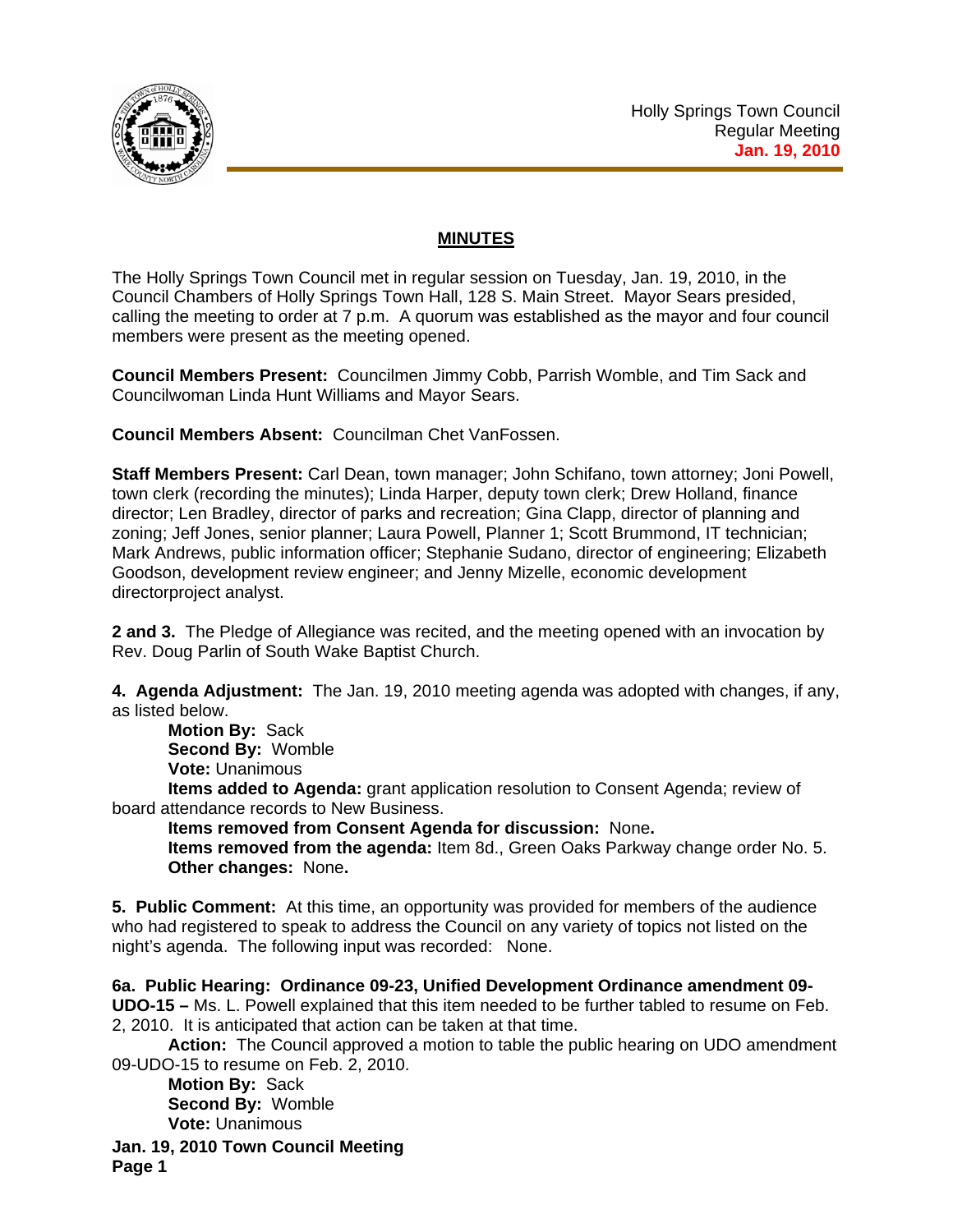**6b. Public Hearing: Development Plan Amendment 06-DP-02.A03 for Main Street Square Element F –** Ms. Powell said the Town has received a request to amend the townhome products located in Element F of the Main Street Square Planned Unit Development. Previously, Town Council approved three-story townhomes with garages in the rear composed of brick, hardiplank and buff colored stone.

She said the developer would like to change the townhomes to a two-story option; eliminate the garages and replace them with two-car driveways; and alter the building elevations for three models to be either brick, a brick and hardiplank combination or just hardiplank.

Since the Planning Board meeting where the Planning Board voted to recommend denial of the proposed amendments, the developer revised the elevations to include some brick; more windows on the sides; and shutters on the rear walls that would face G.B. Alford Highway. Staff, however, still is not in agreement with reducing the brick on the front elevations or the proposed reduction from three stories to two stories for the units in the center of Kentworth Drive.

 Ms. Powell explained that the Main Street Square PUD originally submitted in 2005 was intended to provide an ideal setting for a creative, mixed-use development that advanced the principles of traditional neighborhood development. The plan consisted of work/live units, office and retail spaces as well as condominiums.

Furthermore, the location of the project was situated to serve as both a southern gateway to the Town of Holly Springs downtown Village District and a prominent marker along Highway 55 for travelers who use the G.B. Alford Highway bypass.

Ms. Powell said during the past few years, however, the Town has seen multiple amendments to each element of Main Street Square to eliminate the work/live units, condominiums and now the high-quality design of the townhomes. The earlier amendments did not see any adverse changes to the quality of the architecture and design in this important gateway project; however, this amendment would in fact do just that.

Ms. Powell said that the questions the Council will consider are, "Are the proposed townhome designs really what the Town of Holly Springs wants to see along this prominent roadway?" and, "Are they at the same high water mark as the apartments and commercial buildings that recently have gone up?"

She said that staff does not believe so and is recommending denial of this amendment request.

Ms. Powell reported that the Planning Board had reviewed the request and approved a motion to recommend that the amendments be denied.

Planning Board member Tom Hughes addressed the Council to further explain in detail the Planning Board's insights. He said the Planning Board was concerned:

- that the downtown goal of urban density would be lost
- changes would not provide the gateway experience the Town desires
- there needs to be more of a mix of materials and architectural elements

He added that the Planning Board felt intensely that because this project is situated at a town gateway, a high degree of architectural design is desired.

Dave Hausfield of Drees Homes, the applicant – Mr. Hausfield said current market conditions dictate that his company build a more affordable product. He noted that the high-end products that exist are not selling and that a product with a lower price point would be more successful in this market.

Mr. Hausfield said his interpretation of the Planning Board decision was that it understands the current economic conditions and that it wanted architects to come up with additional elements.

He pointed out that designers provided amended elevations featuring such architectural elements like shutters, metal roofs and additional windows.

With that explanation completed, Mayor Sears opened the public hearing to accept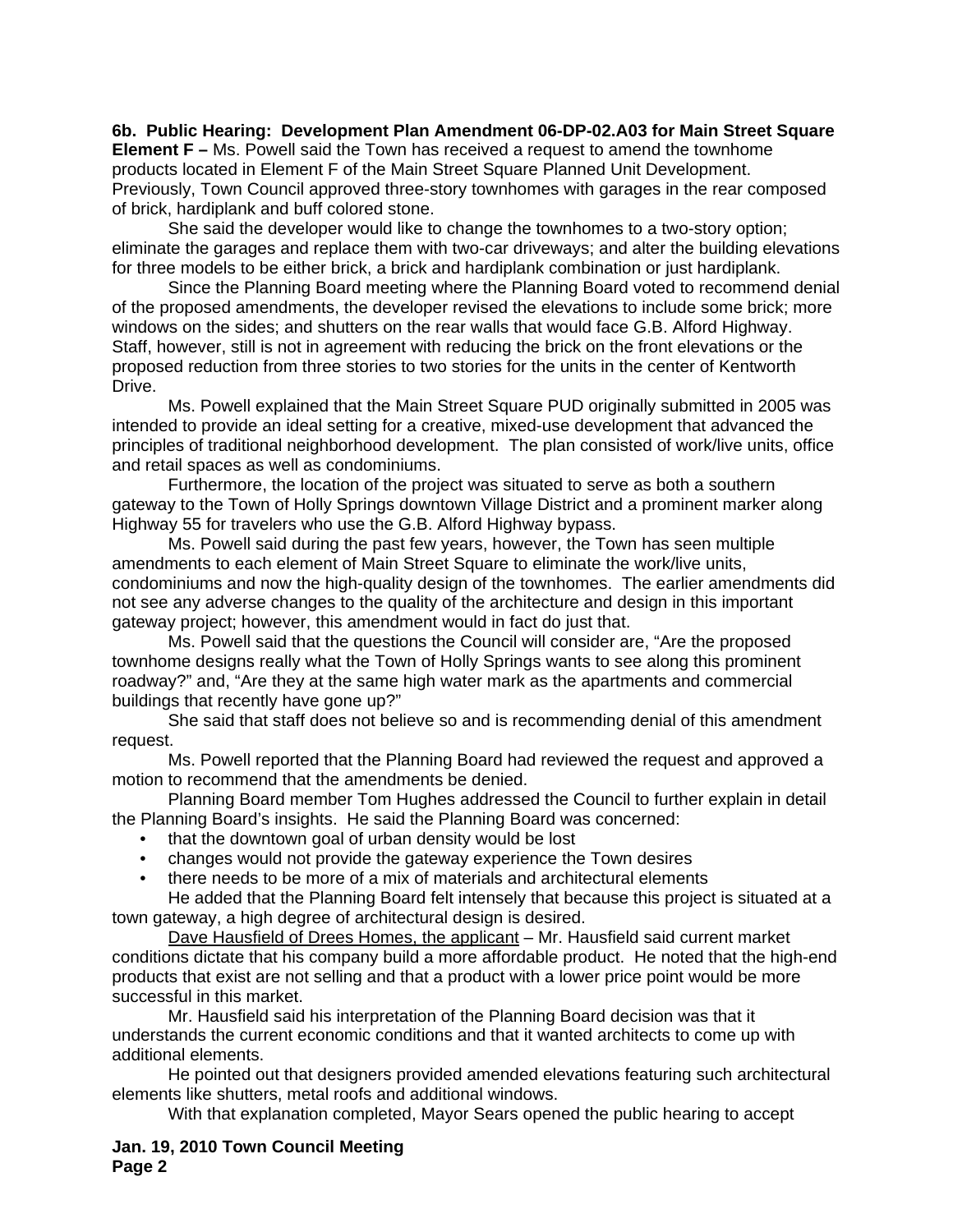input. The following comments were recorded:

Paul Wistermayer, 111 Delmare Way -- Mr. Wistermayer said he understands that the Town wants to maintain the original character of the Main Street Square PUD, but – as a resident of the PUD – he feels Drees would provide a quality product with the amendments they are requesting. He said he feels a smaller floor plan and smaller building could and would be done in a manner that would be quality. He said he would be in favor of the changes.

There being no further comments, the public hearing was closed.

Councilman Sack said he feels that to allow the degradation of the project from three stories to two and without garages along G.B. Alford Highway would not be in keeping with the Town's long-held belief that it needs to ensure that its gateway entrances are developed to a high caliber. He said he feels it would degrade the whole look of the development that originally was envisioned.

There was a lot of discussion about the diminished appearance of the homes that would result as the company strives to build a product that will sell in this current economy.

It was a concern of the Council that driveways, and not garages, would be visible from G.B. Alford Highway; additionally, the rear of these buildings would face the highway and would be changed in such a way that would make them very unattractive.

Note: the buildings that Council described as being most visible from G.B. Alford Highway are in Element G and not Element F.

Councilwoman Williams asked if landscaping could be provided between G.B. Alford Highway and the townhomes.

Mr. Hausfield said the appearance of the exposed driveways would be diminished by a 30-foot landscaped buffer. In addition, he pointed out that the grade of G.B. Alford would provide an eye-level view of the second story of townhomes, so the driveways may not have the visual impact that Council members fear.

- o In the discussion that followed, the following topics were aired:
- o The Town desires to stick to the original vision of Main Street Square;
- o The economy is not ideal;
- o Only the rear of 14 buildings would be facing G.B. Alford Highway;
- o The site is an all-important gateway site; and
- o Perhaps the developer could provide more architectural elements;

Mr. Hausfield asked if he could pull the Element G request (which is immediately adjacent to G.B. Alford Highway) and if the Council would approve changes to just the Element F section, which is an interior section.

To clarify, Mr. Hausfield said he proposes the developers make no changes to the more visible Element G section and that the Council approve changes to the Element F section, which does not have the visible impact of Element G.

Mr. Hughes addressed the Council to say that still, in his mind, architectural changes to Element F offered by Drees are not substantial enough.

 **Action:** The Council considered a motion to deny Development Plan Amendment 06- DP-02-A03 for Main Street Square Element F submitted by Bass, Nixon, and Kennedy, project number 04-090XX, dated revised 1/7/10.

 **Motion By:** Sack

**Second By:** Williams

**Vote:** The motion failed to carry following a 3-2 vote. Councilman Sack and Cobb voted for the motion to deny the request. Councilman Womble and Councilwoman Williams voted against the motion, resulting in a 2-2 tie. Mayor Sears broke the tie by voting against the motion.

 **Action:** The Council then approved a motion to approve Development Plan Amendment 06-DP-02-A03 for Main Street Square Element F, keeping the architectural element changes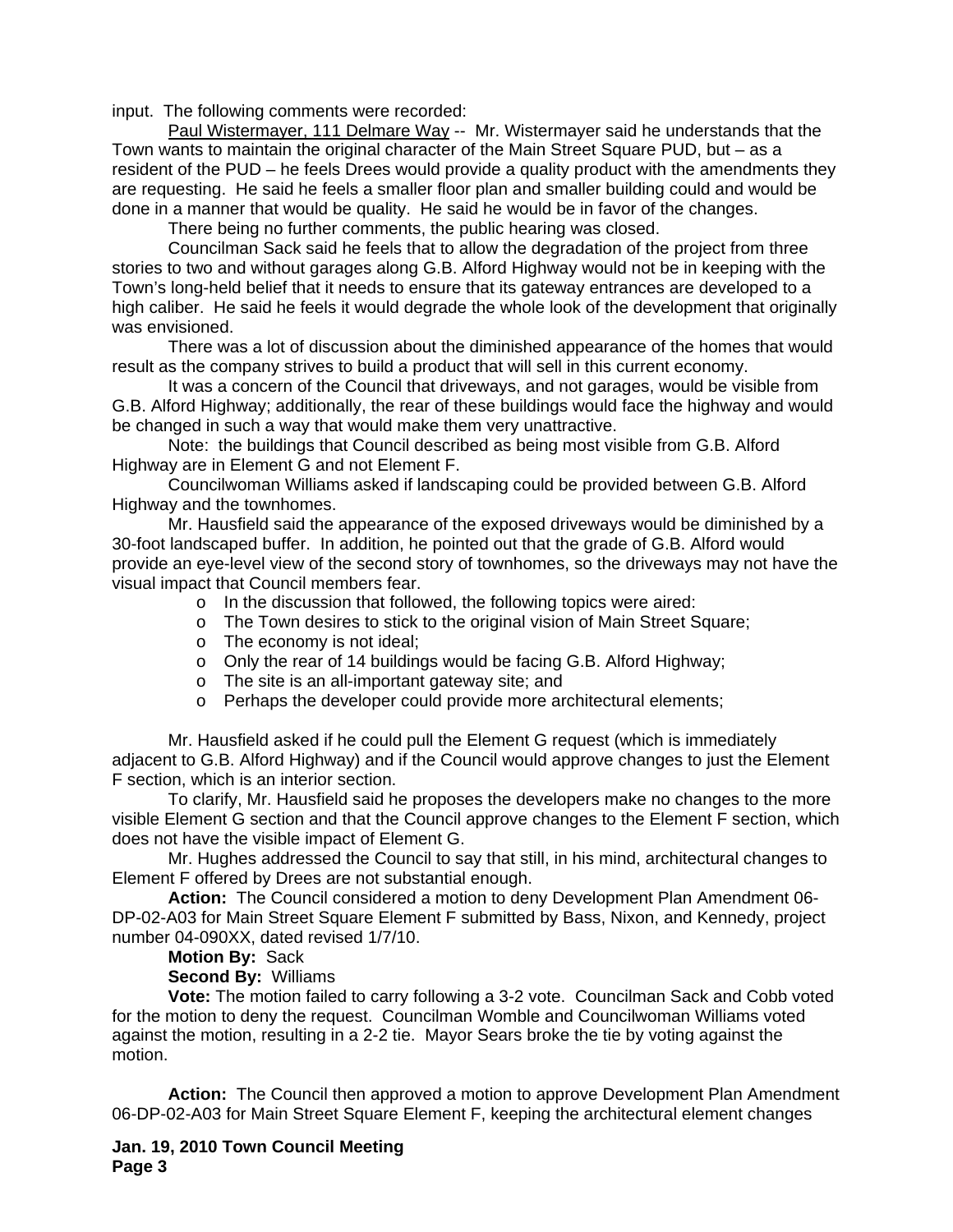offered by Drees in response to the Planning Board, submitted by Bass, Nixon, and Kennedy, project number 04-090XX, dated revised 1/7/10, with the following condition:

1. All previous conditions for Main Street Square Element F shall remain.

 **Motion By:** Williams

**Second By:** Womble

**Vote:** The motion carried following a 3-2 vote. Councilwoman Williams and Councilman Womble voted for the motion to approve the request. Councilmen Sack and Cobb voted against the motion, resulting in a 2-2 tie. Mayor Sears broke the tie by voting for the motion.

**6c. Public Hearing: Development Plan Amendment 07-DP-06.A01 for Main Street Square Element G –** Ms. Powell noted that the developer had withdrawn the petition.

**7a. FY 2008-09 Financial Audit Report –** Mr. Holland and Chris Abbott of Christopher K. Abbott, CPA, PA, presented a report and management letter following the firm's annual audit of the Town's financial statements for the fiscal year ended June 30, 2009. **Action:** None.

**7b. Rex Healthcare report –** Ms. Mizelle presented a brief history of efforts to improve access to healthcare for the community. Mr. Bob Ricker, associate vice president of physician services for Rex Health, provided an update on the plans to develop an urgent care center in Holly Springs.

Mr. Ricker explained Rex Healthcare's plans to apply for two operating rooms under the Certificate of Need process and requested Town Council support for the application, which would be due Feb. 5, 2010.

Ms. Powell noted that Council was being asked to consider adoption of Resolution 10- 02, which would lend the support of the Council-as-a-whole. Rex Healthcare representatives said individual letters of support from the mayor and Council members also would be appreciated.

 **Action:** The Council approved a motion to adopt Resolution 10-02 providing Council support of Rex Healthcare and its efforts to equip the urgent care facility in Holly Springs with two operating rooms.

**Motion By:** Sack **Second By:** Womble **Vote:** Unanimous *A* c*opy of Resolution 10-02 is incorporated into these minutes as an addendum page.*

**8. Consent Agenda:** The Council approved a motion to approve all remaining items on the Consent Agenda. The motion carried following a motion by Councilman Sack, a second by Councilman Womble and a unanimous vote. The following actions were affected:

8a. Minutes - The Council approved minutes of the Council's regular meetings held on Dec. 1 and Dec. 15, 2009 and on Jan. 5, 2010.

8b. Budget Report – The Council received a monthly report of amendments to the FY 2009-10 budget approved by the town manager. *A* c*opy of the budget amendment report is incorporated into these minutes as an addendum page.*

8c. Resolution 10-01 Surplus Town Property – The Council adopted Resolution 10-01 declaring certain personal property to be surplus to the needs of the Town and authorizing the disposal of said property. *A* c*opy of Resolution 10-01 is incorporated into these minutes as an addendum page.*

8d. Green Oaks Parkway Four-Lane Project Change Order #5 – This item was removed from the agenda during Agenda Adjustment.

8e. Wastewater Treatment Plant Expansion Project Change Order #8- The Council approved construction contract change order No. 8 in the Wastewater Treatment Plant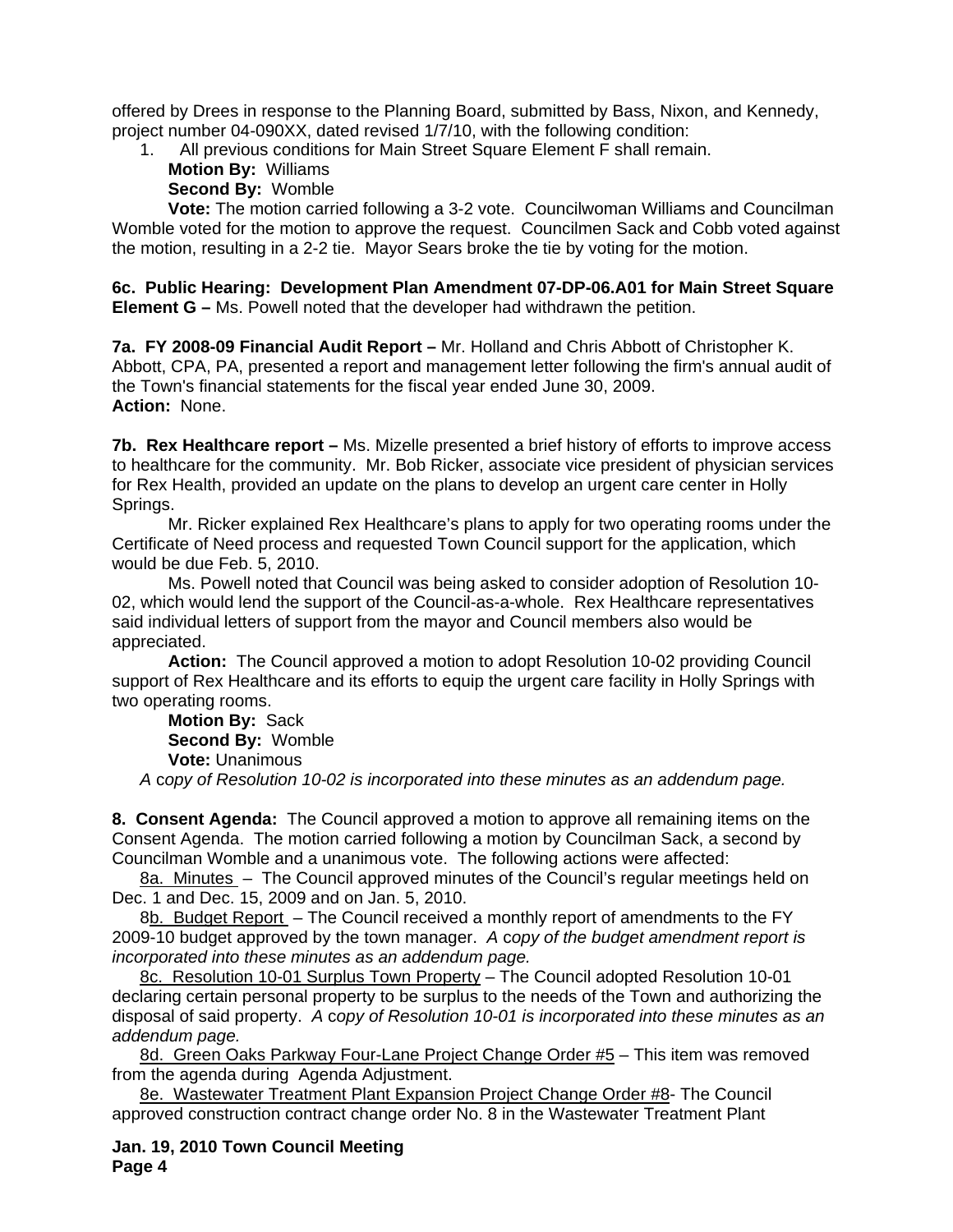Expansion project, providing a time extension and authorizing additional work and equipment resulting in a contract increase of \$14,150.

8f. Street Improvements Project Change Order #3 – The Council approved construction contract change order No. 3 in the Street Improvements project, providing a final \$7,254.76 credit adjustment to the scope of work and cost.

8g. Main Street Enhancement Project – The Council approved construction contract change order No. 3 in the Main Street Enhancement project, providing a time extension and authorizing additional work resulting in a contract increase of \$2,477.50.

8h. Quarterly Financial Report – The Council received a quarterly financial report from the finance director.

8i. Resolution 10-03 - The Council adopted Resolution 10-03 supporting submission of a grant application to the Clean Water Management Trust Fund for downtown storm water master plan. *A* c*opy of Resolution 10-03 is incorporated into these minutes as an addendum page.*

**9a. Garrison Place Subdivision Infrastructure Reimbursement Agreement** – Ms. Sudano said the developer of Garrison Place Subdivision has installed over-sized water and sewer infrastructure - in accordance with Town policies - to accommodate future development of offsite tributary properties.

She said the developer is therefore eligible to receive development fee credits against certain development fees.

Ms. Sudano provided a summary of the development fee credits that are recommended for approval on this project in exchange for the developer's constructing over-sized infrastructure. It is through this type of reimbursement that the Town is able to construct appropriately-sized lines and other infrastructure as new development occurs. This makes for more cost-effective operations and orderly future development.

**Action:** The Council approved a motion to approve fee credits as outlined and the actual infrastructure reimbursement agreement with the developer of Garrison Place Subdivision.

**Motion By:** Sack **Second By:** Cobb **Vote:** Unanimous.

**9b. Board Attendance** – Mayor Sears introduced the topic and noted that the Council had requested a quarterly report of attendance among Planning Board and Board of Adjustment members. He said it was important that members of these board realize that regular attendance at meetings is necessary.

 Councilman Sack said he had attended the orientation of the Planning Board and Board of Adjustment. He said he agreed that it is very important that members commit to attend, deliberate and pass on recommendations. He said the Council needs to hold appointees to that standard.

 Councilman Sack said he noted that one member of the Planning Board, Mark Shank, had missed one-third of the regular meetings during 2009. Conversely, he noted that members Joe Signoretti and Tom Hughes had good attendance.

 Councilman Cobb said he also feels attendance is crucial. As a former member of the Planning Board, Councilman Cobb said members need to be there so new ideas surface with a myriad of perspectives. If a member isn't there, he noted, that member's ideas are not represented.

 Councilman Womble asked if anyone had contacted Mr. Shank to ask him to step down if he is not interested.

 Ms. Clapp said that attendance is stressed during the year to all members, but Mr. Shank had not been individually contacted.

Councilman Sack noted from the record that Mr. Shank had missed four monthly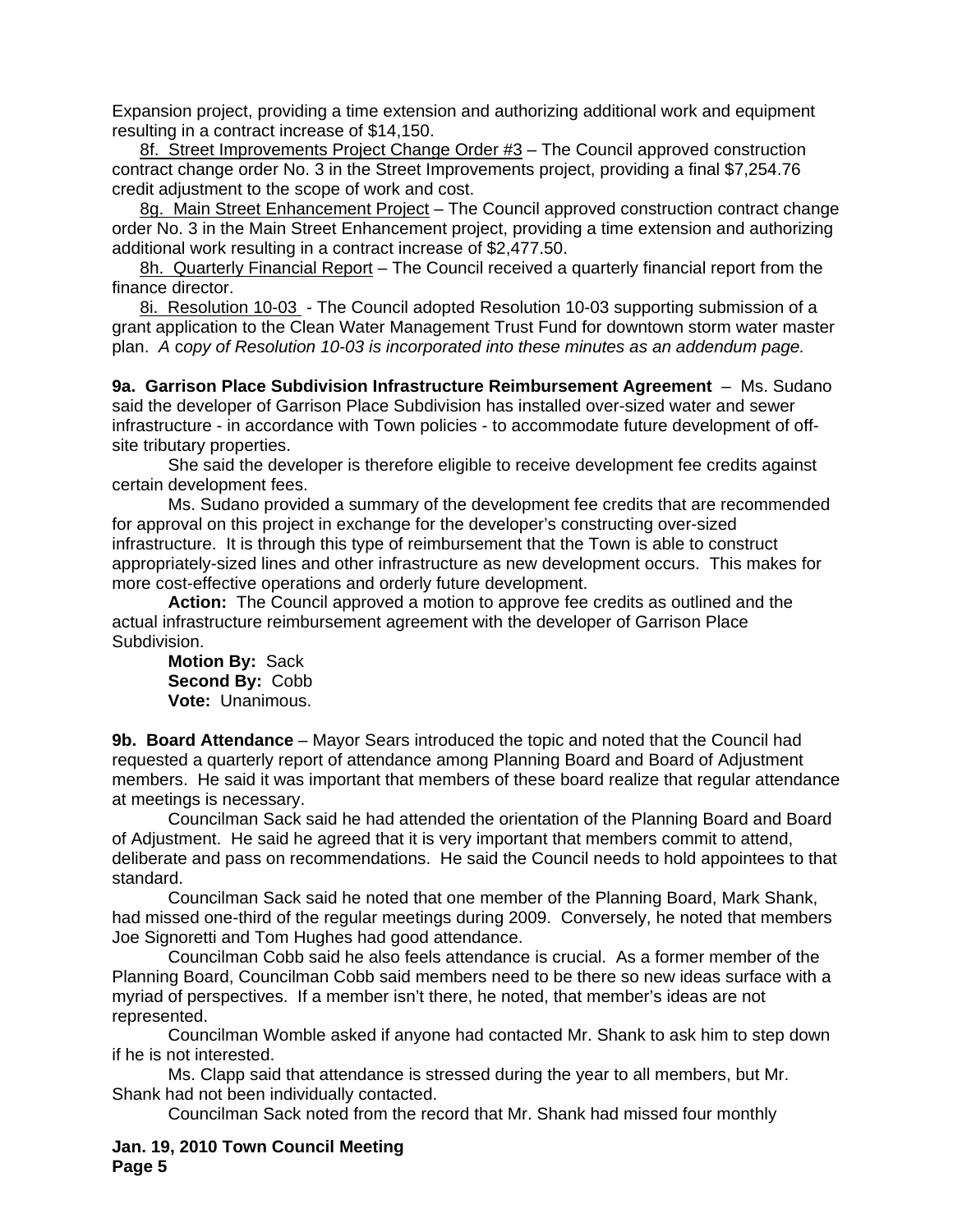meetings of the Planning Board; the Oct. 6 Town Council meeting where he was to represent the Planning Board; and the January 2010 orientation that all members were to attend.

**Action:** The Council approved a motion to remove Mark Shank from the Holly Springs Planning Board, based on his attendance record.

## **Motion By:** Cobb

 In discussion, Councilman Womble said he felt Mr. Shank should be given the opportunity to resign rather than to be voted out.

 Councilman Sack said he feels the Town needs to have Planning Board members it can depend upon without prompting.

**Second By:** Williams

**Vote:** The motion carried, following a 3 to 1 vote. Councilmen Cobb and Sack and Councilwoman Williams voted for the motion. Councilman Womble voted against.

**Action:** The Council approved a motion to appoint Pete Esperson, an applicant on file from the regular appointment period, to fill the vacancy of the term that expires Dec. 31, 2010.

**Motion By:** Williams **Second By:** Cobb **Vote:** Unanimous.

**10. Other Business:** Councilwoman Williams reported that parks and recreation specialist Tom Wells of Wellspoken will be a guest speaker at the March Holly Springs Parks and Recreation Committee meeting.

 Councilman Womble asked if the Town had done or could do anything to assist people in Haiti following the devastating earthquake. Mr. Dean said a holding account has been established at Crescent State Bank for employees and citizens who wanted to contribute to a local fund that would be sent to the Red Cross.

 Councilman Womble asked if the Town itself could fund assistance. The Town Attorney said that would be prohibited by General Statute.

**11. Manager's Report:** Mr. Dean reminded Council members about the upcoming developers' luncheon and the Chamber banquet. He thanked staff for work on the financial audit and for maintaining services despite the economy. He recognized efforts to support Rex Healthcare. Ms. Powell reported that the Council's 2010 Retreat was scheduled for March 5-7, 2010 at The Carolina Inn in Pinehurst.

**12. Closed Session:** The Council approved a motion to enter into Closed Session, pursuant to G.S. 143-318.11(a)(5) to discuss a matter of property acquisition.

**Motion By:** Sack **Second By:** Williams **Vote:** Unanimous

## **General Account of Closed Session – Jan. 19, 2010**

 In Closed Session, the town manager reported that the Town has been approached by a potential buyer of the Town's Public Works facility property on Irving Parkway at Thomas Mill Road. He said if the Town were to sell the property, proceeds from the sale could be used to replace the facility on property owned by the Town adjacent to the wastewater treatment plant. He said the Town owns the property, so costs would be only in construction. He said an added bonus would be that the Public Works facility would be transformed by the transaction into taxable tax base for the Town.

 He said he would like to proceed with programming the space for a new Public Works facility and have the property appraised so an accurate market value could be determined.

**Jan. 19, 2010 Town Council Meeting Page 6**  The Council did not vote, but provided consensus that the Town Manager should move